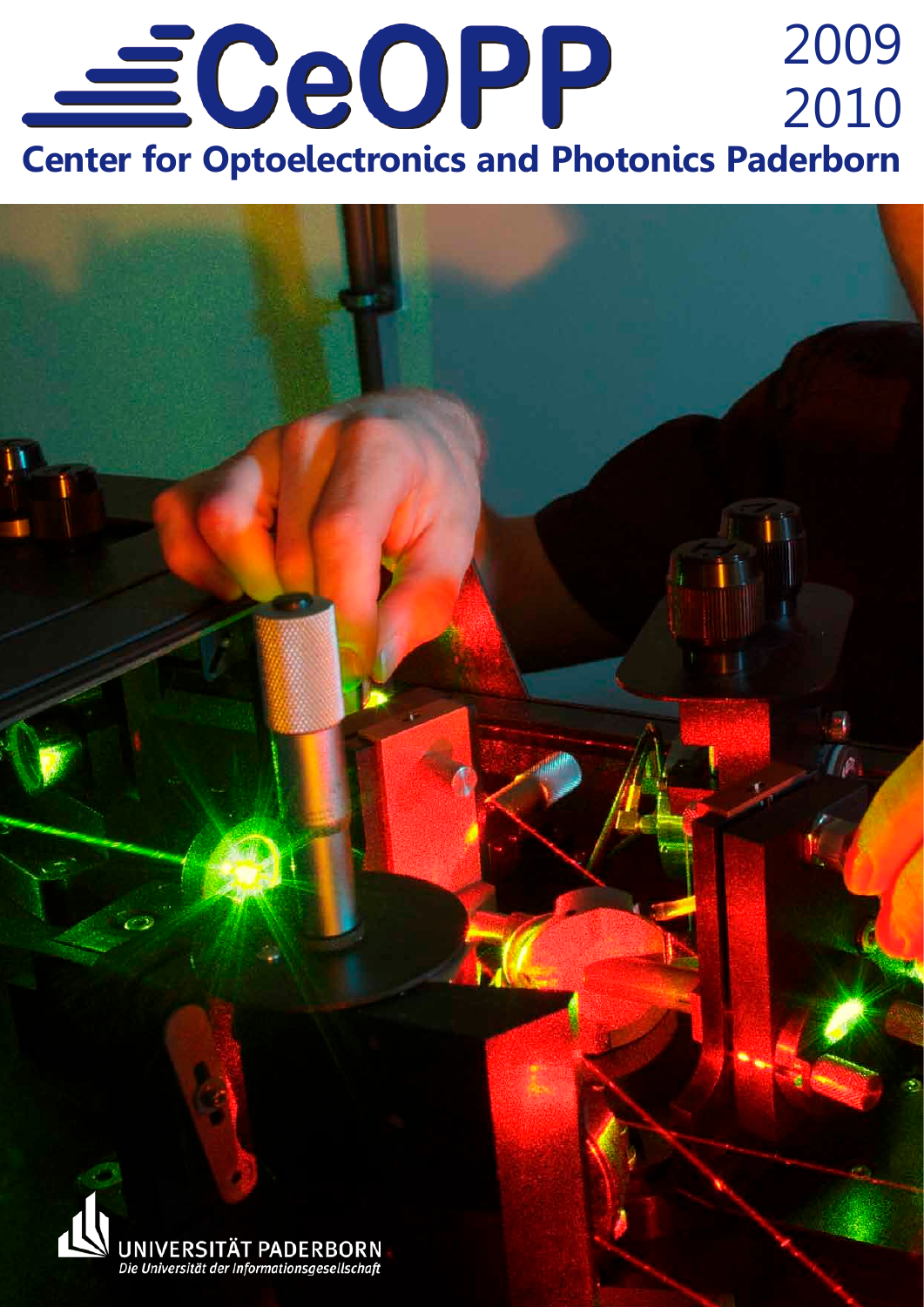## 2 | www.ceopp.de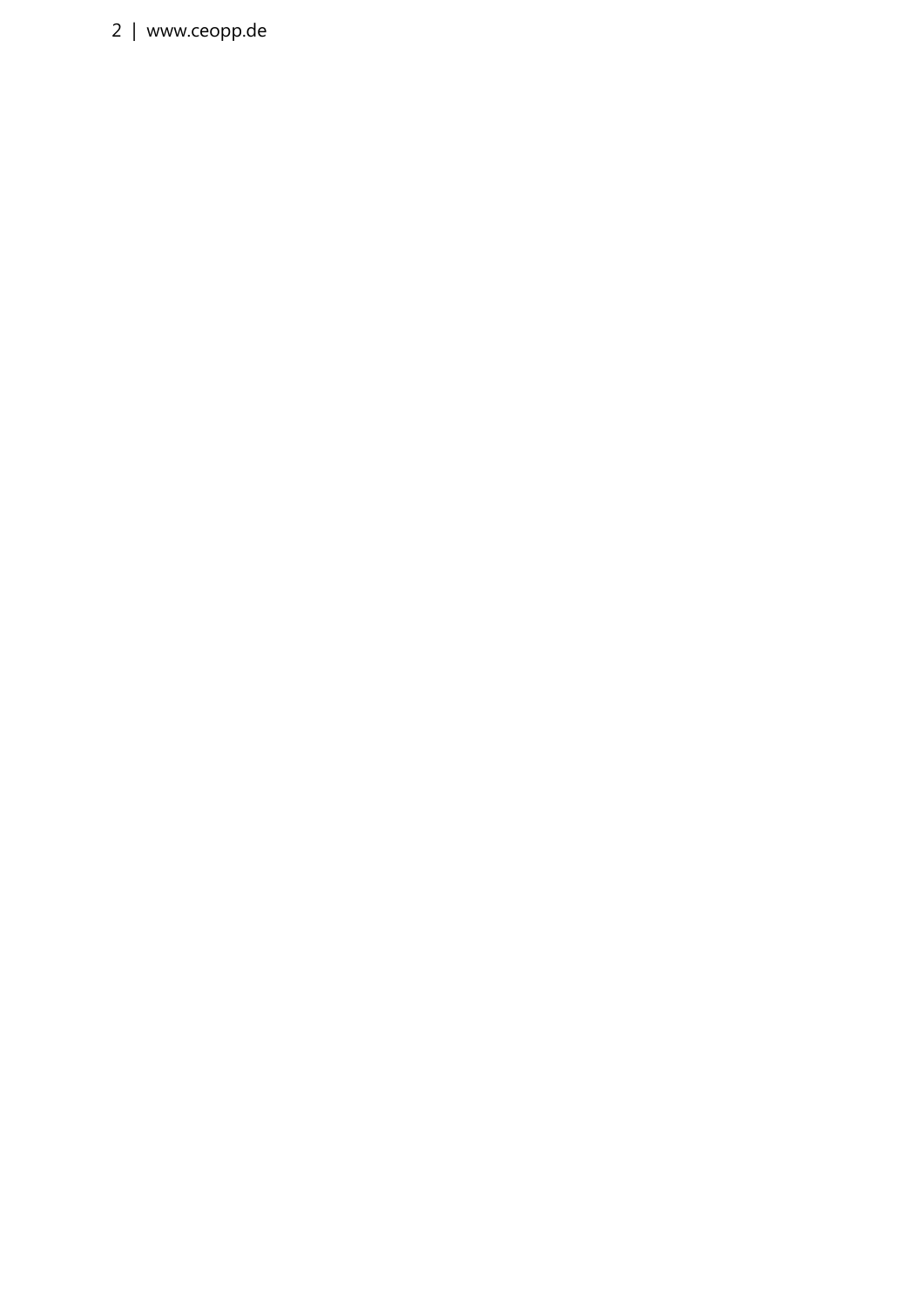# **Preface**

The University of Paderborn is well known as "The University of the Information Society". Corporate Image, mission statement and all university activities aim for this core competence. With its focus on computer sciences and its applications the University of Paderborn concentrates on the requirements of the Information Society. According to this guiding principle the University of Paderborn perceives itself as a research university.

Optoelectronics and photonics are significant areas of research within our university. With the foundation of the central research facility "Center for Optoelectronics and Photonics Paderborn" (CeOPP) in the year 2006, the joint research activities in the fields of optical technologies became a sustained topical focus of the University of Paderborn. Within the CeOPP, twelve groups from the departments of physics, electrical engineering and chemistry are currently working together successfully



in research and teaching. They develop novel devices and circuits based on emerging technologies in optoelectronics and photonics and demonstrate their performance in sophisticated device applications. With the opening of the new building for optoelectronics, integrated optics, and photonics in 2006, excellent lab and clean room facilities became available for our scientists. A likewise important prerequisite for success is a mixture of highly qualified both young and experienced researchers, who guarantee constant progress and improvement. Also in the future the University of Paderborn intends to promote and set on this field of research through further recruitments of qualified researchers. The recently established DFG Research Training Group "Micro- and Nanostructures in Optoelectronics and Photonics" (GRK 1464) is a preeminent example for the joint and coordinated research and for the commitment to teach and support young academics in this field.

It is a great honor that the research results of optoelectronics and photonics can today be presented in this CeOPP brochure to the public.

Prof. Dr. Nikolaus Risch, President of the University of Paderborn

June 2009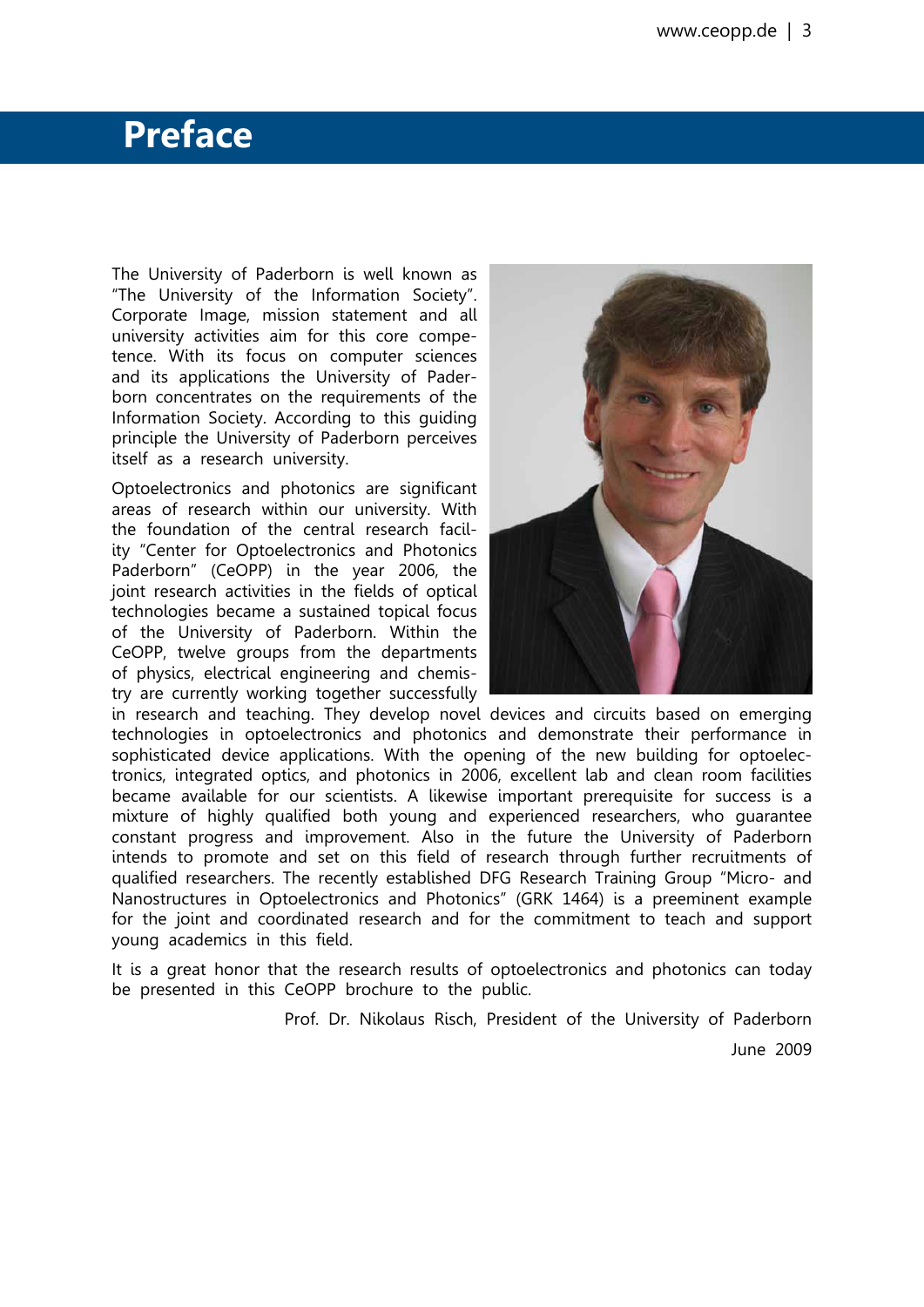

# **Table of Contents**

| "Micro- and Nanostructures in<br>Optoelectronics and Photonics"    |
|--------------------------------------------------------------------|
| "Sensor Technology"                                                |
| "Soft Matter"                                                      |
| "Liquid Crystals"                                                  |
| "Nanostructure Formation,<br>Nanoanalytics and Photonic Materials" |
| "Optoelectronic Semiconductors"                                    |
| "Nanophotonics & Nanomaterials"                                    |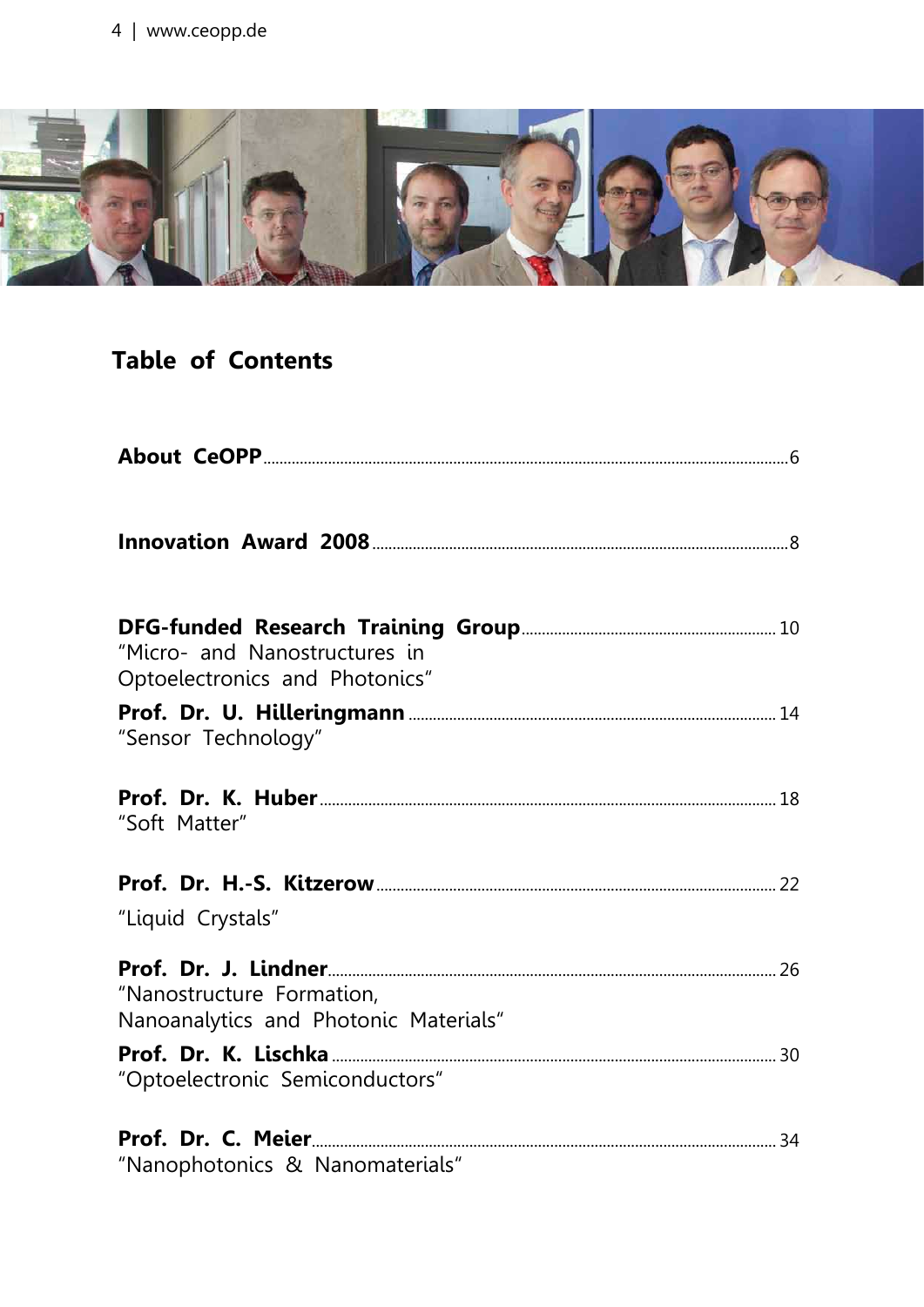

| "Computational Optoelectronics and Photonics"             |
|-----------------------------------------------------------|
| "Optical Communication and<br>High-Frequency Engineering" |
| "Computational Electromagnetics"                          |
| "Applied Physics/Integrated Optics"                       |
|                                                           |
| "High-Frequency Electronics"                              |
| "Nanostructure Optoelectronics"                           |
|                                                           |
|                                                           |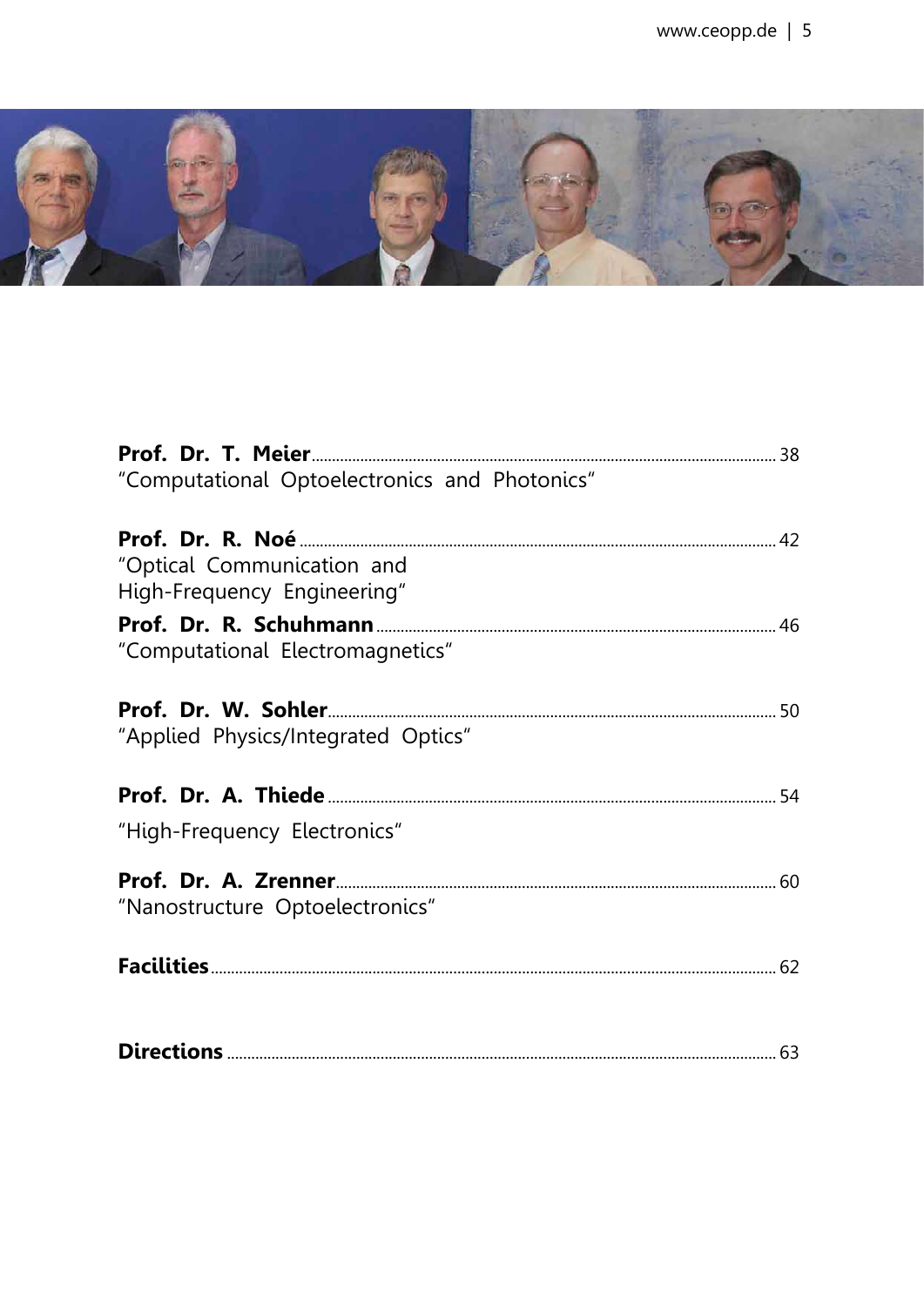# **About CeOPP**

Since 1989 the University of Paderborn is constantly promoting research and development in the fields of modern optical technologies. Over the years, this topical focus within our University was continuously developed into the fields of optoelectronics, photonics, and integrated optics, in accordance with the mission statement of the University of Paderborn as "University of the Information Society". An important prerequisite for this concept was the formation of an interdisciplinary group of designated researchers from the departments of physics, electrical engineering and information technology, and chemistry. Already in 1997 the Deutsche Forschungsgemeinschaft (DFG) started to support the activities in Paderborn with the establishment of the coordinated research unit "Integrated Optics in Lithium Niobate". In the year 2006, the central research facility "Center for Optoelectronics and Photonics Paderborn" (CeOPP) was founded on the basis of initially ten designated research groups. In the same year, the new building for optoelectronics, integrated optics, and photonics became available for the CeOPP researchers. Excellent clean room facilities, as well as top quality lab and office space can since then be used for corporate research and development. The jointly used clean room lab space provides an ideal seed for interdisciplinary research projects. We are therefore very pleased that 2008 marks the starting point of our new joint research activities on "Micro- and Nanostructures in Optoelectronics and Photonics" within the framework of the recently established DFG Research Training Group GRK 1464.

For teaching and education, the interdisciplinary structure of the CeOPP offers unique opportunities for Bachelor-, Master-, and PhD-students to acquire a broad and profound knowledge in optoelectronics and photonics, which are regarded as the enabling technologies of the next century. No matter whether the individual interests are oriented towards fundamental or applied aspects, towards theory, experiment, or technology, the appropriate lecture or internship is readily found in the Bachelor and Master programs of our departments. The mission of the CeOPP to promote the best possible professional qualification for the students is supplemented by the organisation of graduate lectures about hot topics in the field, presented by distinguished external speakers.

By now, twelve designated research groups are member of the CeOPP. Together they cover important areas of the innovative optical technologies of today, as presented to you in this brochure.

> Prof. Dr. Artur Zrenner, Chairman of CeOPP June 2009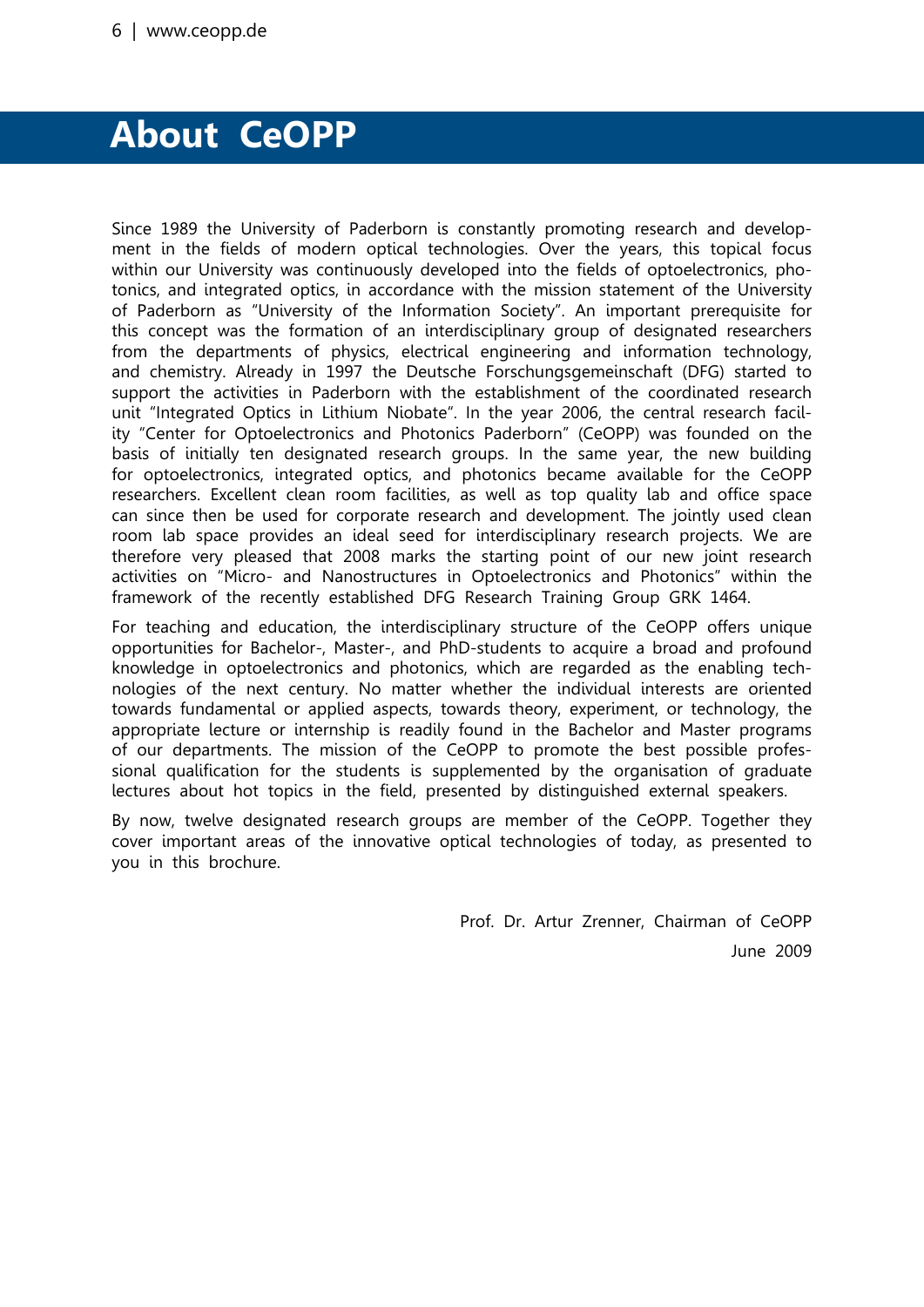

## **CeOPP Board**

### **Faculty**

- Prof. Dr.-Ing. U. Hilleringmann Electrical Engineering
- Prof. Dr. K. Huber Chemistry
- Prof. Dr. H.-S. Kitzerow Chemistry
- 
- 
- 
- 
- 
- Prof. Dr.-Ing. R. Noé Electrical Engineering<br>■ Prof. Dr.-Ing. R. Schuhmann Electrical Engineering Prof. Dr.-Ing. R. Schuhmann
- 
- Prof. Dr. W. Sohler Applied Physics<br>Prof. Dr.-Ing. A. Thiede Electrical Engineering  $\blacksquare$  Prof. Dr.-Ing. A. Thiede
- 
- 
- 
- 
- Prof. Dr. J. Lindner Experimental Physics
- Prof. Dr. K. Lischka Experimental Physics
- Prof. Dr. C. Meier Experimental Physics
- Prof. Dr. T. Meier Theoretical Physics
	-
	-
	-
	-
- Prof. Dr. A. Zrenner Experimental Physics

#### **Staff**

- **Torsten Frers**
- **I** Irmgard Zimmermann

#### **Student Representative**

**-** Christoph Thien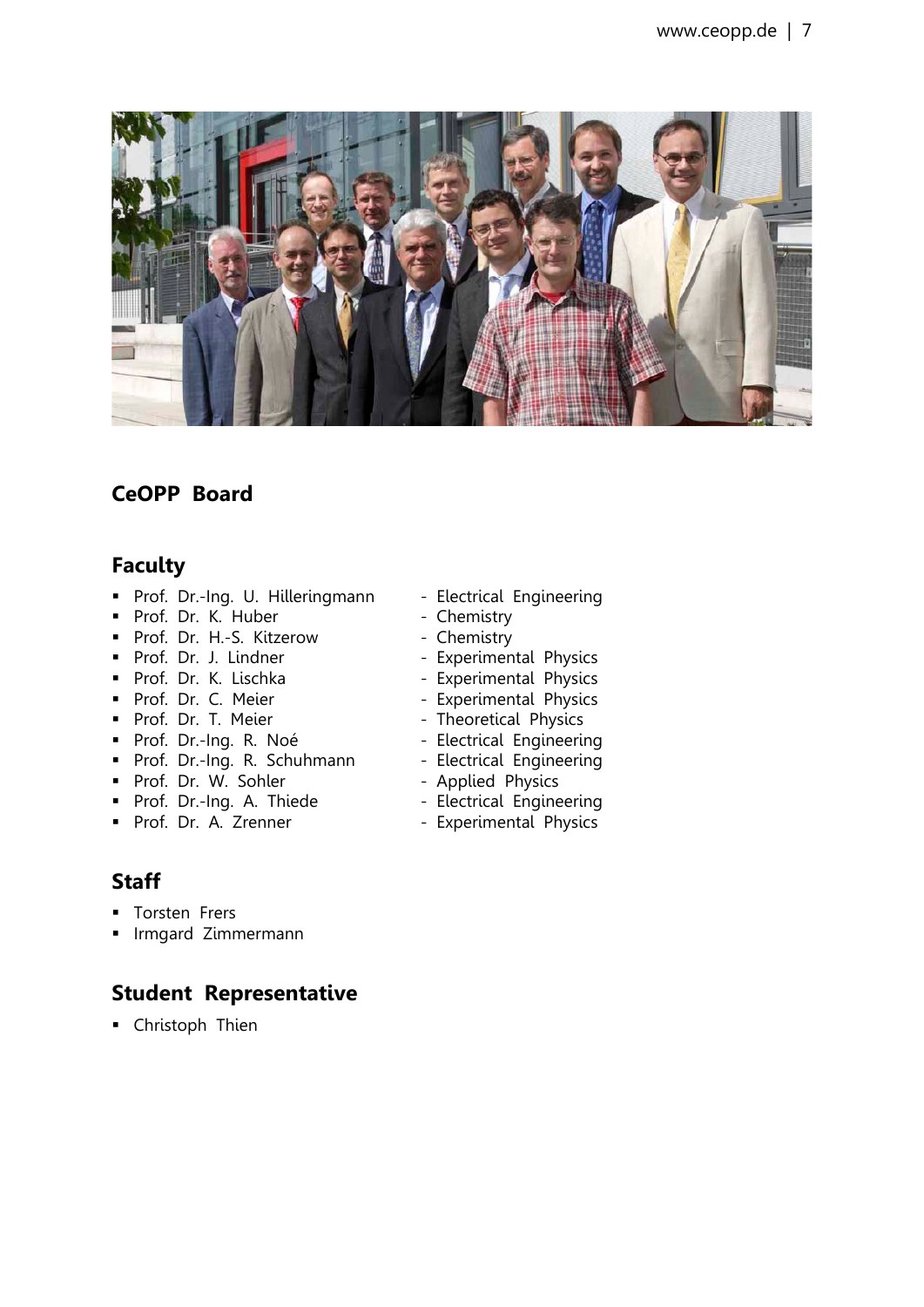#### **Innovation award of Northrhine-Westphalia for Profs. Noé and Rückert**

**Professor Reinhold Noé (CeOPP) and Professor Ulrich Rückert (Univ. Paderborn, EIM-E and Heinz-Nixdorf-Institut) received the innovation award 2008 of Northrhine-Westphalia for excellent research with market relevance in the category innovation.**

The continuous growth of international communication traffic requires new concepts for data transmission on the fiber-based backbone networks. A promising approach to increase the capacity of the existing infrastructure is to employ advanced modulation formats in combination with polarization division multiplex and coherent detection.

Although this concept requires sophisticated transmitters and receivers that allow to transmit several bits per symbol it enables very efficient exploitation of existing fiber links. The technical challenge for the practical implementation is the compensation of several time-dependent transmission channel effects that distort the signal and would otherwise prevent error-free transmission.

The development of modern coherent receivers with such compensation methods is possible because of the recent advances circuit technology that allow fast parallelized digital signal processing.

Within the EU-funded project synQPSK, a novel transmission system was developed and tested that allows to quadruple the bitrate of common on-off-keying (OOK) transmission systems by a combination of quadrature phase shift keying (QPSK) and polarization division multiplex.

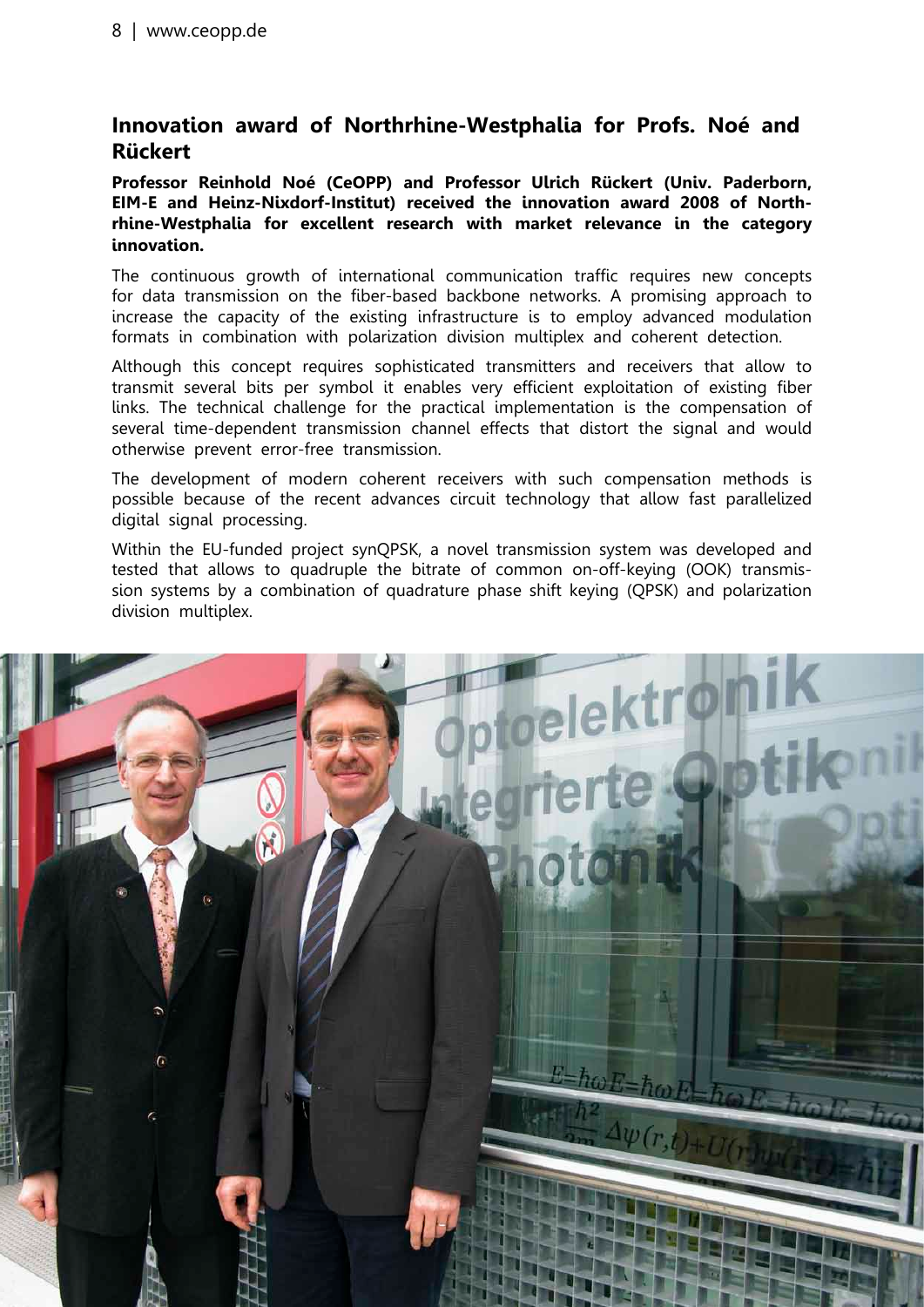The research groups of Professor Noé and Professor Rückert have developed innovative methods for mitigation of channel influences and carrier-and-data recovery that exhibit an extraordinarily good performance and are highly hardware-efficient.

Milestones of these research activities were the worldwide first realtime synchronous QPSK transmission with standard DFB lasers in 2006 and the worldwide first realtime QPSK transmission combined with polarization division multiplex in 2007, again with standard DFB lasers.

These testbed experiments were conducted in the CeOPP laboratory of Professor Noé.



Algorithms were first tested with field programmable gate arrays (FPGAs). Eventually a chipset was implemented for the targeted 40 Gbit/s transmission rate. It was finally evaluated in an optical data transmission experiment.

The innovation award of Northrhine-Westphalia, which Professor Noé and Professor Rückert received in the category "innovation", was newly created in 2008. With a financial award of 100000 Euro it is the second-highest innovation award in Germany, just after the German future award of the federal president.

**Contact: Dr.-Ing. Sebastian Hoffmann, Tel. 05251 60-3454, hoffmann@ont.upb.de**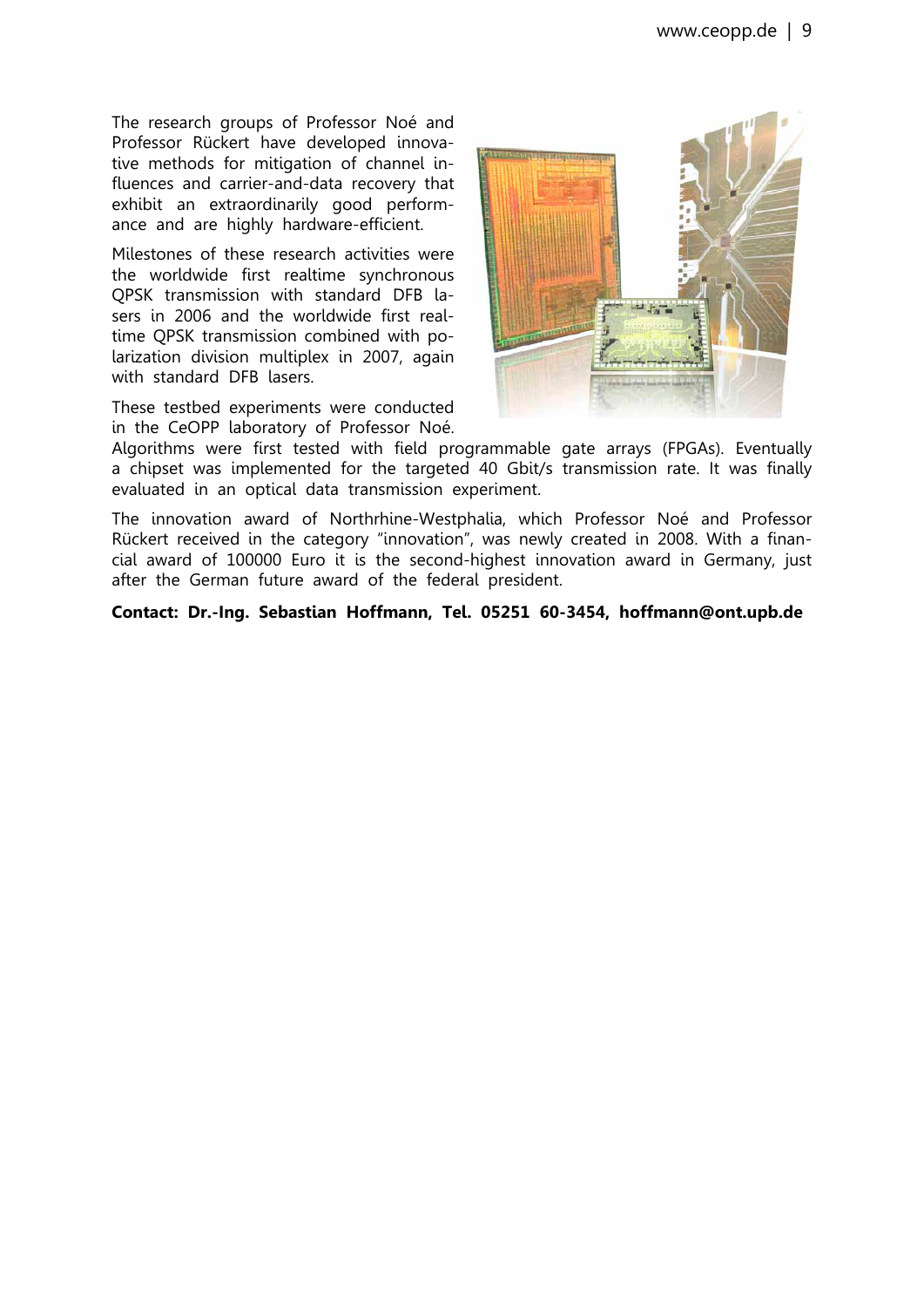# **Optical Communication and High-Frequency Engineering**

#### **Prof. Dr.-Ing. R. Noé**



**Optical communication transmits information for internet and telephone. At 1.55 µm wavelength the attenuation of optical fibers is so small that after 100 km there is still 1/100 of the transmitted optical power available. The bandwidth is about 1/5 of the light frequency, roughly 40 THz. This is ~1000 times as much as in the whole radio frequency spectrum currently in use. About 4 THz can be utilized very cost-efficiently, by means of optical amplifiers. The superb fiber properties have made internet and low-cost telephony possible. The growth of data communication is enormous, on the order of 50% per year. Network operators and their suppliers want to utilize existing fiber links most efficiently. This defines our research topics: Fiber distortions, i.e., polarization transformations, polarization mode dispersion and chromatic dispersion must be compensated. Advanced optical modulation formats such as quadrature phase shift keying combined with polarization division multiplex allow to multiply optical information density. Phase-noise tolerant coherent receivers provide best performance and allow to equalize the fiber distortions in the electronic domain.**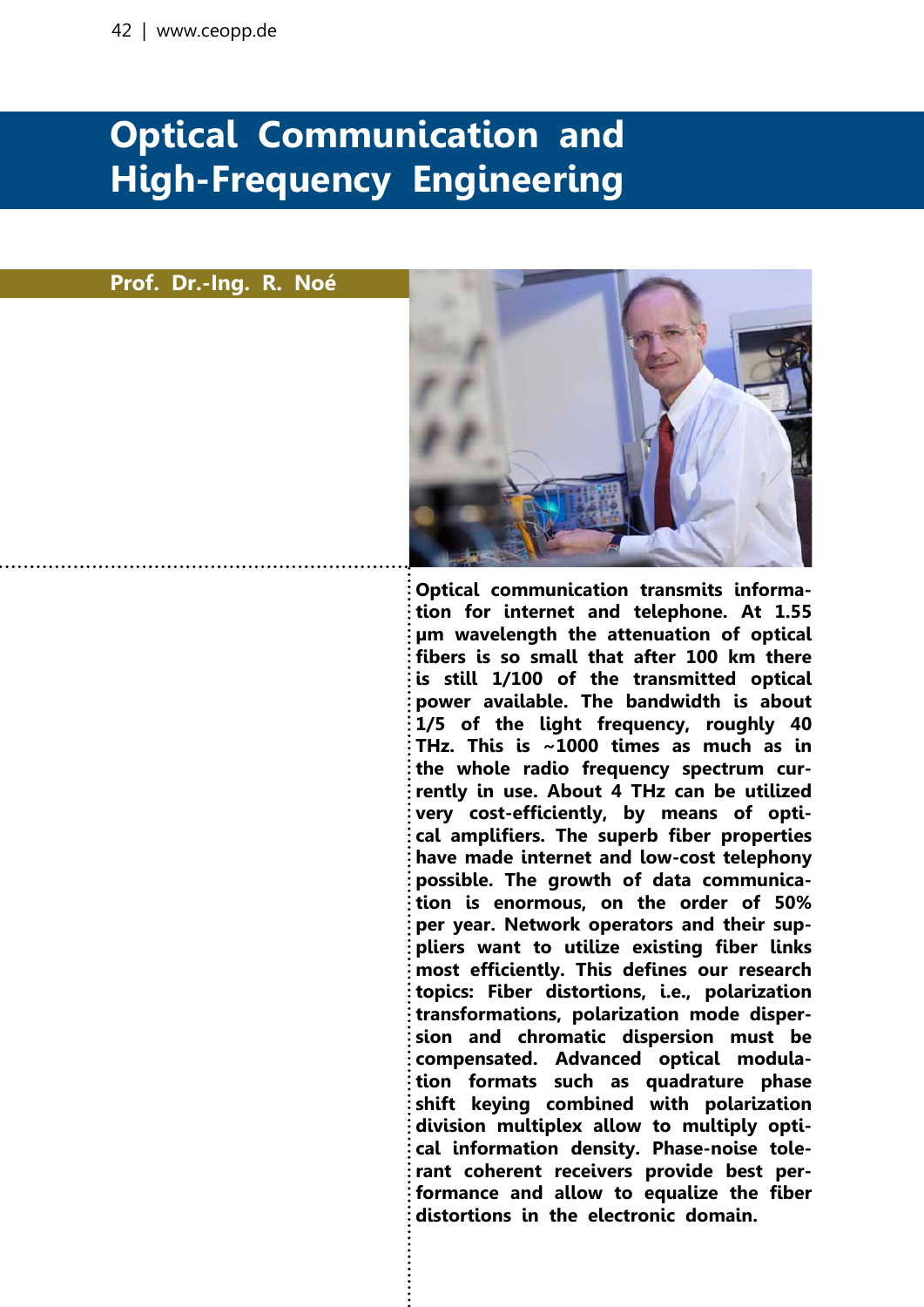#### **Equalization of Fiber Distortions**

Just like a short earthquake excites a distant seismometer for a longer time, short data pulses are temporally broadened in an optical fiber by chromatic dispersion (CD). For compensation purposes we measure CD in a low-cost setup. The pump current of the transmitter laser is slightly modulated at 5 MHz. This causes an optical frequency modulation of a few 100 MHz and hence a pulse arrival time modulapower is modulated by about



tion in the presence of CD. *transmitted 5.94 Tbit/s (5.940.000.000.000 bit/s) over 324 km of fiber*  At the same time the light *in the optical C band alone (world record until 2007). Using DQPSK combined with polarization division multiplex, we have* 

1%, which provides a reference for synchronous detection. The setup is able to detect periodically repeated light pulse arrival time changes with an accuracy of 100 attoseconds (0,000.000.000.000.000.1 s).



*and with (right) endless polarization control.*

If the fiber core cross section happens to be elliptical rather than circular then the light polarizations corresponding to the ellipse axes propagate with different velocities. This polarization mode dispersion (PMD) also broadens light pulses. We have proposed and the Integrated Optics group has realized an integrated-optical LiNbO<sub>3</sub> component by which we compensate PMD. This approach is much more powerful than competing ones,

since inside the component several optical polarization controllers are integrated.

PMD varies over time as a function of fiber temperature and handling. Simpler than this, polarization-sensitive optical transmission schemes require an optical polarization control system at the receive end, because otherwise some or most information will be lost. We have realized endless optical polarization control, i.e., with unlimited tracking range, again using LiNbO<sub>3</sub> components. In this context we have achieved an unrivaled polarization tracking speed of 38 krad/s on the so-called Poincaré sphere. This corresponds to about 3000 complete polarization revolutions per second.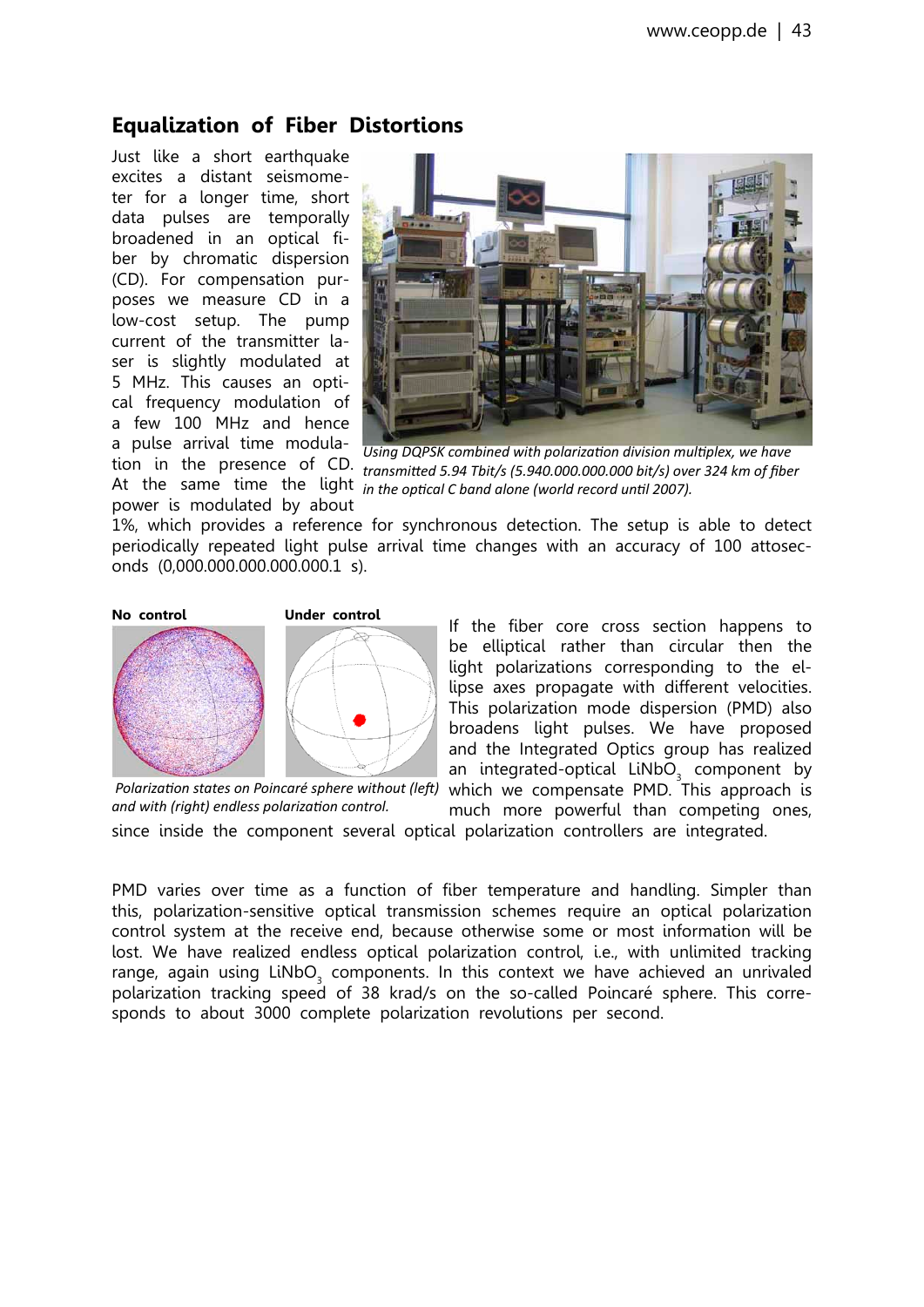

Ceramic board with analog-to-digital converters and "syn-*QPSK" signal processing component.*

#### **Optical Modulation Formats**

We use 2 orthogonal polarization directions and 4 phase states to transmit in each data symbol 16 different states rather than the traditional 2 (light on/ off).

Using this differential quadrature phase shift keying (DQPSK) scheme we have set up a capacity world record in 2005, the transmission of 5,94 Tbit/s (5.940.000.000.000 bit/s) over 324 km of fiber in four spans of 81 km each. At the receive end, polarizations were

demultiplexed, and then the data was demodulated in interferometers and regenerated. Recently we have also used our fast endless optical polarization control system for polarization demultiplex. This was successfully tested by Ericsson in the fiber network of Deutsche Telekom.

As an alternative, the 4 phase states can be synchronously demodulated. To this purpose, the light of an unmodulated local laser is superimposed to the received light, thereby creating interferences which depend on the data. Such a coherent optical receiver improves sensitivity and allows for a cost-effective signal equalization, namely against the three above-mentioned fiber distortions.

One key problem is laser phase noise. We have developed a carrier recovery scheme that is extremely phase noise tolerant. Using this scheme we have demonstrated the worldwide first realtime synchronous QPSK transmission with standard lasers. We have then added polarization division multiplex and an automatic electronic polarization control, again as the first worldwide in realtime. The system meanwhile runs with a tracking speed of 40 krad/s and tolerates also polarization-dependent loss. These efforts were funded by the European Commission in project "synQPSK".

For signal processing we have developed a microelectronic 5-bit analog-to-digital converter for 12.5 GHz sampling frequency in SiGe technology and, together with Prof. Ulrich Rückert, a CMOS chip.

Recently, we have developed an enhancement of the QPSK carrier recovery algorithm which makes it usable for quadrature amplitude modulation formats such as 16-QAM. The latter will allow to double information density once more to 8 bit/symbol.



*Projection of a hypercube with 16 optical "synQPSK" symbols in the 4-dimensional space of two quadratures and two polarizations onto a 2-dimensional plane.*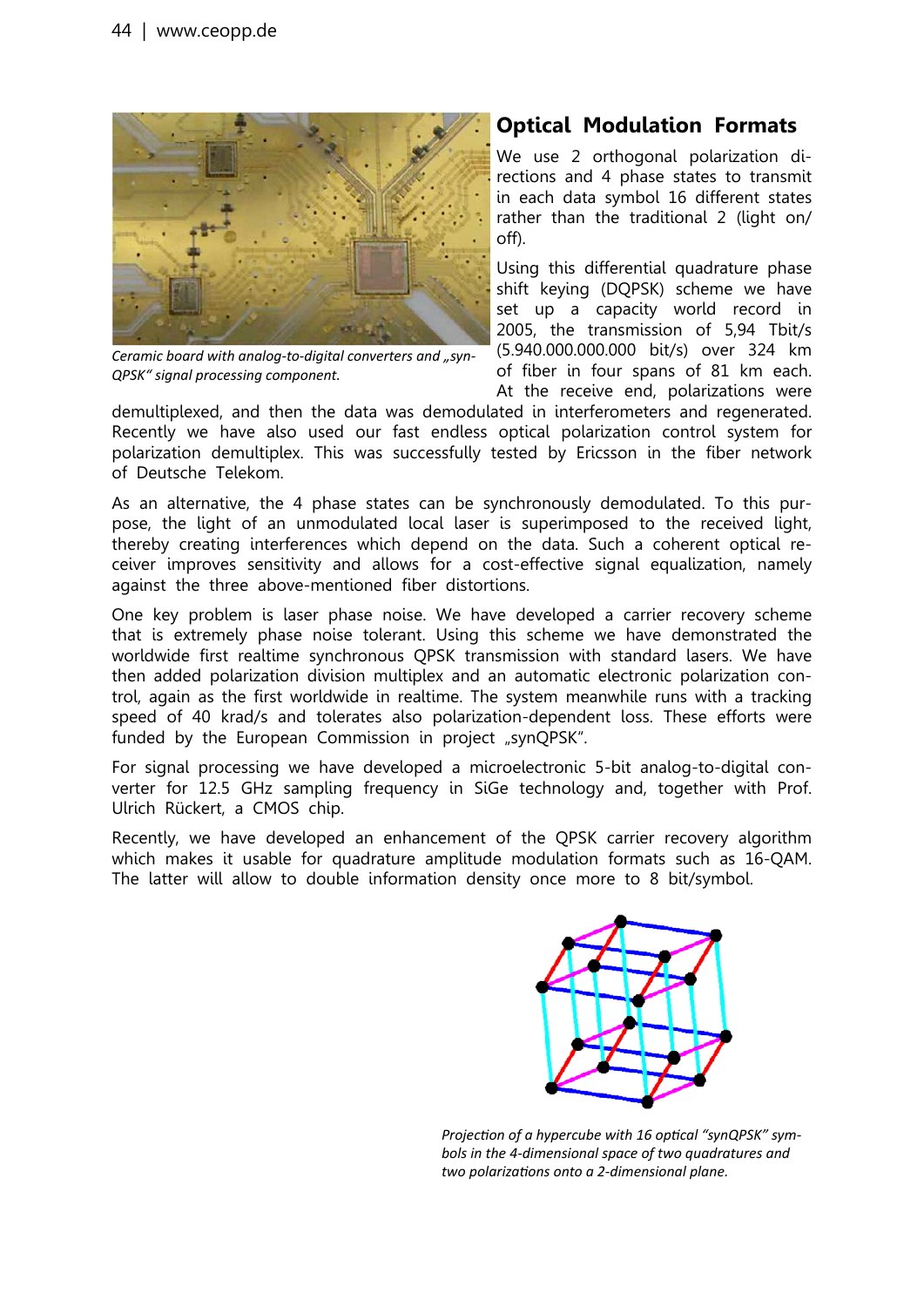

#### **Equipment**

- 40 DWDM lasers
- **Tunable lasers**
- 40 and 10 Gbaud optical test beds
- **Coherent optical test**
- **50 GHz oscilloscopes**
- 8 GHz realtime oscilloscope
- **110 GHz network analyzer**
- Microwave and millimeter wave generators
- **•** Optical spectrum analyzers
- **Optical wavemeters**
- 420 km of optical fiber
- **Recirculating loop switch**
- Erbium-doped fiber and Raman optical amplifiers
- Fixed and variable optical dispersion compensators
- Polarimeters
- **Electrooptic polarization controllers**
- **Interferometers**
- **•** Optical fiber splicers
- **Semi-automatic wedge bonder**
- **Climate chamber**
- **Microscopes**
- **•** Workstations
- **RF** and IC design software
- **•** Optical system simulation software

#### **Group Members**

- Ali Al-Bermani
- Bernd Bartsch
- **Mohamed El-Darawy**
- **Michael Franke**
- Dr.-Ing. Sebastian Hoffmann
- **Benjamin Koch**
- **Dr.-Ing. Vitali Mirvoda**
- Prof. Dr. Reinhold Noé
- Kidsanapong Puntsri
- Dr.-Ing. Savid Sandel
- Dr.-Ing. Timo Pfau
- **Bernhard Stute**
- Gerhard Wieseler

#### **Contact**

**Prof. Dr.-Ing. Reinhold Noé** University of Paderborn EIM-E Warburger Str. 100 33098 Paderborn

Phone: +49-5251-60-5823 Fax: +49-5251-60-5827 Email: noe@upb.de WWW: ont.upb.de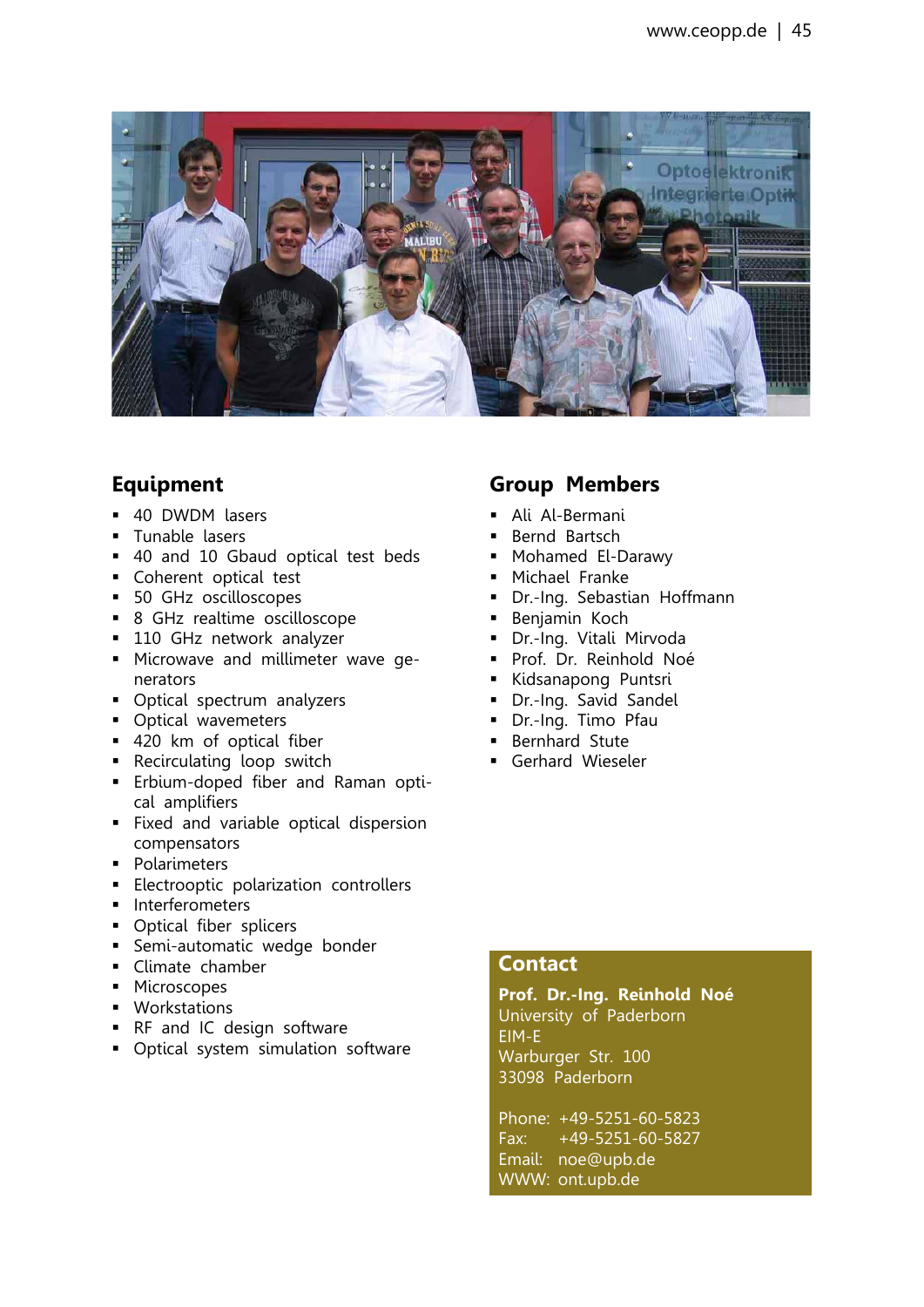# **Facilities**

### **CeOPP-Building**

- 409 m<sup>2</sup> Cleanroom Area
- 635 m<sup>2</sup> Offices
- 610 m<sup>2</sup> Laboratories
- $\blacksquare$  185 m<sup>2</sup> Lecture- and Meeting Rooms

## **Special Equipment for**

- **Microelectronics**
- **Micromechanics**
- **Microoptics**
- **Microanalysis**
- Nanotechnology
- **Optical Analysis**
- Optical Data Transmission and Bit Failure Analysis
- **EXECUTE:** Lithography: e-beam and optical lithography
- **•** Diffusion, Oxidation
- Rapid Thermal Processing (RTA/RTP)
- **Exaporation and Sputtering**
- **Molecular Beam Epitaxy**
- **-** Low Pressure Chemical Vapor Depositon
- **Plasma Enhanced CVD**
- **Reactive Ion Etching (RIE, PE)**
- **Advanced Silicon Etch (ICP-RIE)**
- **X-Ray Diffraction**
- **Scanning Electron Microscopy**
- **Atomic Force Microscopy**
- **Vacuum Scanning Tunneling Microscopy**
- **Transmission Electron Microscopy**
- **Confocal Microscopy**
- **Microprobe x-Ray Analysis**
- **Optical Nearfield Microscopy**
- **Ellipsometry**
- Optical Spectroscopy
- **Picosecond/Femtosecond Spectroscopy**
- **Infrared Spectroscopy**
- **UV** Spectroscopy
- Residual Gas Analysis
- Polarimetry
- **Raman Spectroscopy/Imaging**
- Wafer Probe Station (110 GHz)
- **Network Analyzer (110 GHz)**
- **Optical Spectrum Analyzer**
- DC Parameter Analyzer
- **Electroplating**
- **Ultrasonic Bonding**
- **Wafer Dicing**

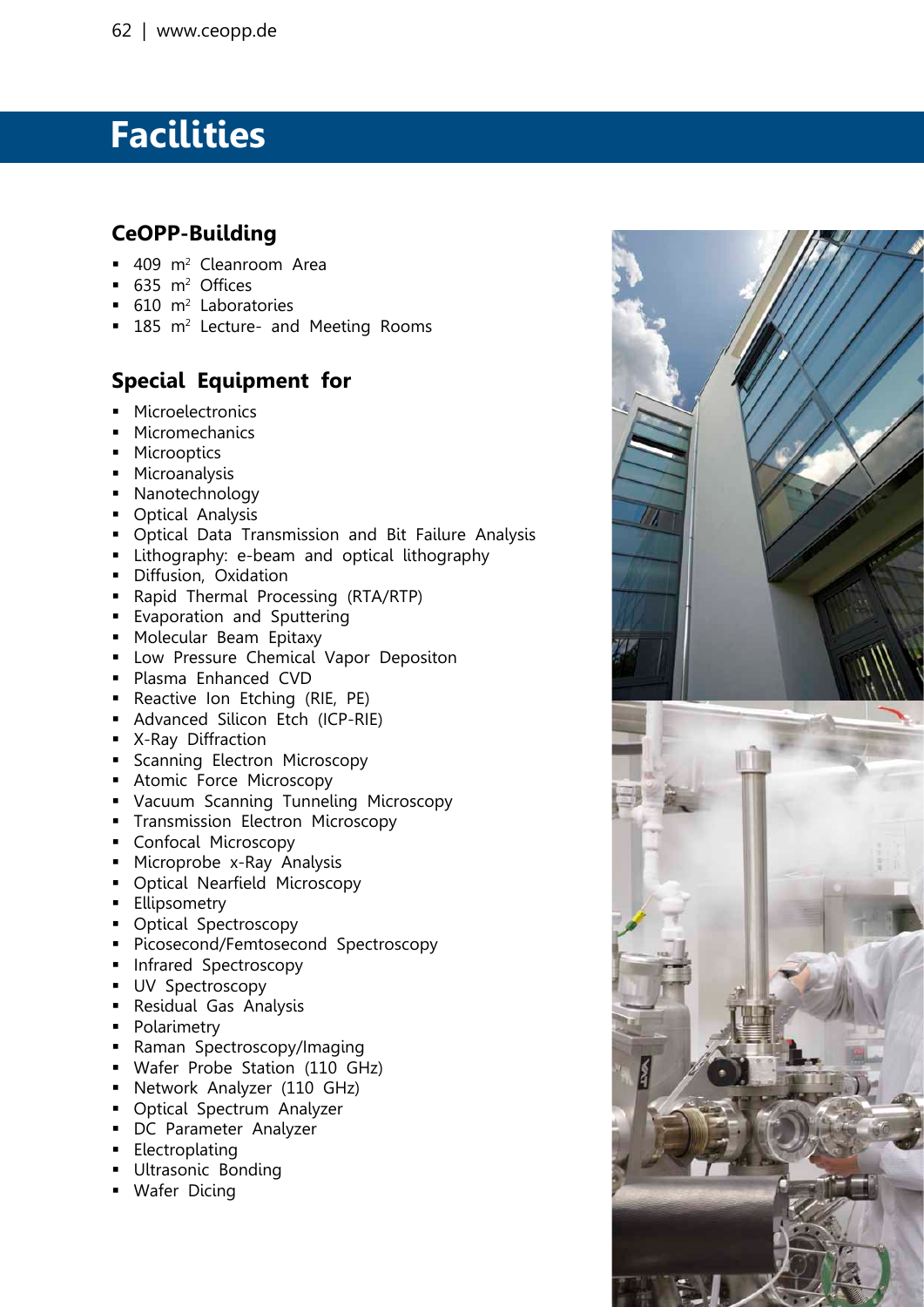# **Directions**